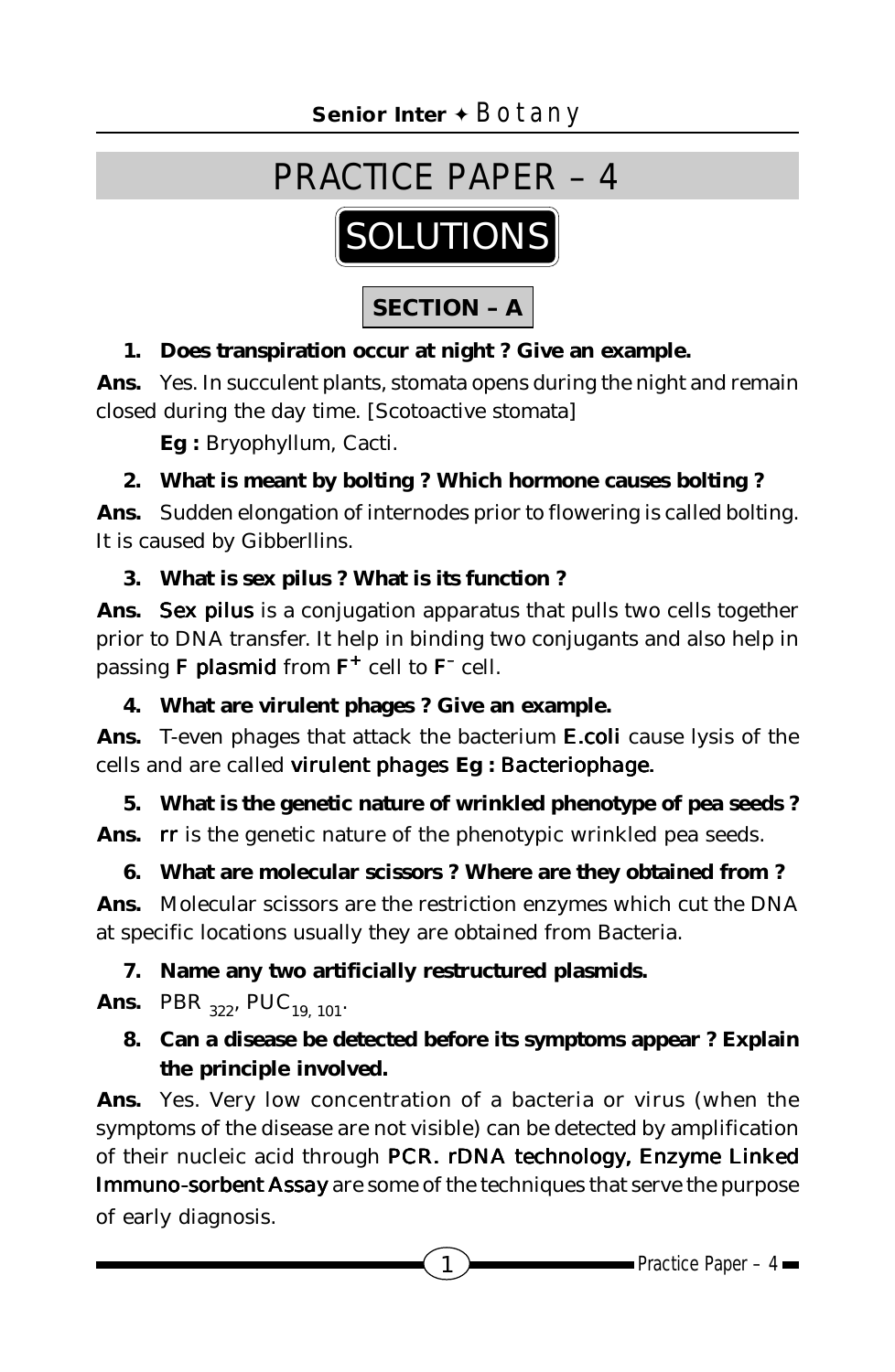# **9. Name the nematode that infects the roots of tobacco plants. Name the strategy adopted to prevent this infestation.**

**Ans.** Meloidegyne incognitia. A novel strategy adopted to prevent this infestation is process of RNA interference [RNA i]

## **10. What is Emasculation ? Why and when is it done ?**

**Ans.** Removal of anthees from bisexual flower of a female parent is called Emasculation. It is done to prevent self pollination and it is done when the flower is in bud condition.

# **SECTION – B**

### **11. Stomata are turgor operated valves. Explain.**

**Ans.** The immediate cause of opening or closing of the stomata is a change in the turgidity of the *guard cells*. The inner wall of each guard cell towards the pore is thick and elastic. When turgidity increases with in the two guard cells, the thin outer walls bulge out and force the inner walls into a crescent shape, aided by the microfibrils present in the cell walls of guard cells, making it easier for the stoma to open. When the guard cells loose turgor due to water loss, the elastic inner wall regain their original shape, the guard cells become *flaccid* and the *stomata closes*.

# **12. 'All elements that are present in a plant need not be essential for its' survival Justify.**

- Ans.  $\rightarrow$  The elements must be absolutely necessary for supporting normal growth and reproduction.
	- $\rightarrow$  The requirement of the element must be specific and not replaceable by another element.
	- $\rightarrow$  These element must be directly involved in the metabolism of plant.

Based on the above criteria, only a few elements are essential for plant growth and metabolism.

2 **D** Practice Paper – 4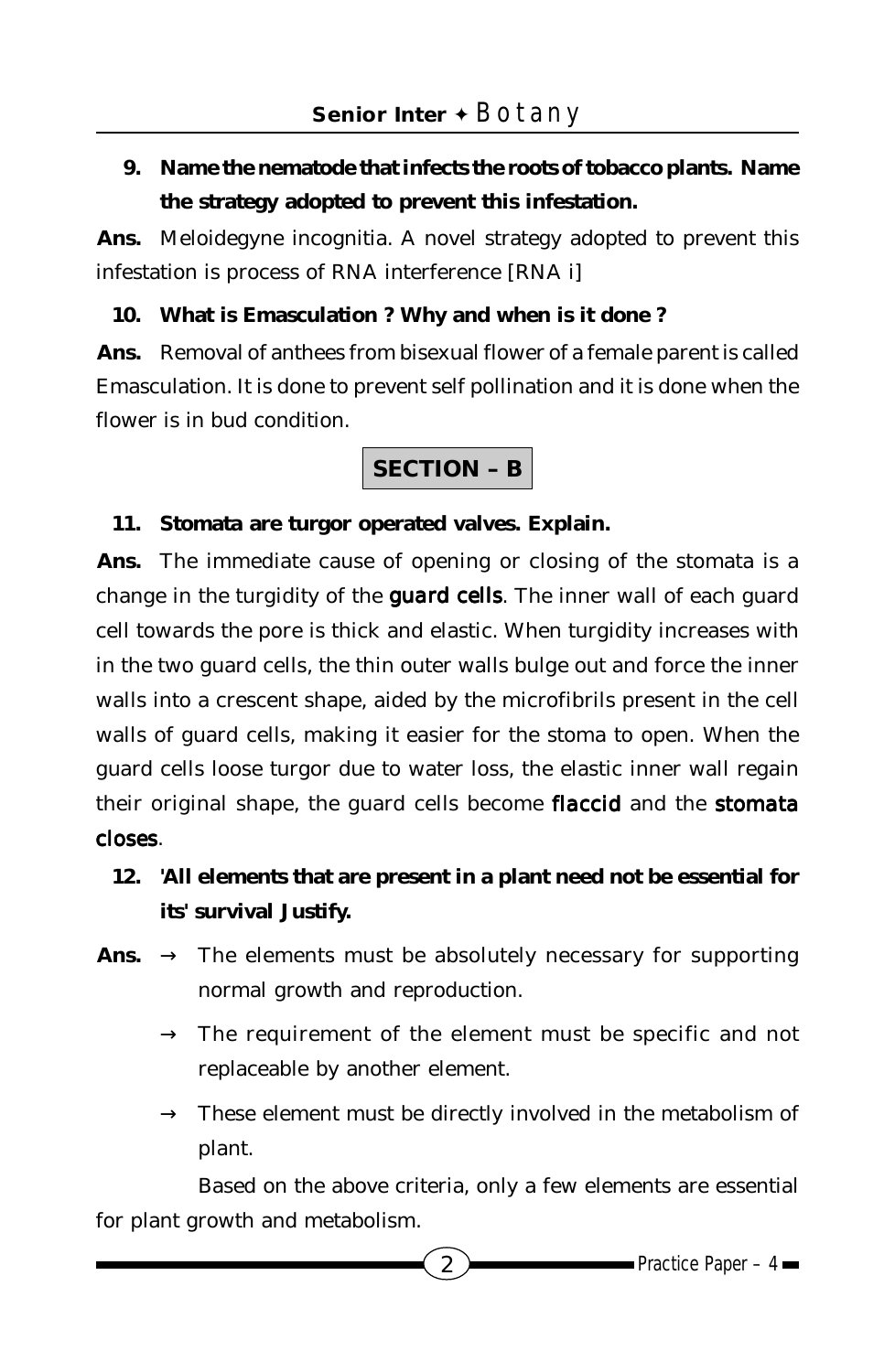# **13. Six turns of Calvin cycle are required to generate one mole of Glucose. Explain.**

Ans. In Calvin cycle, for every CO<sub>2</sub> molecule to be fixed, 3 ATP molecules and 2 NADPH are required which forms 1/6 of the glucose molecule.

$$
1 \text{ CO}_2 + 2 \text{ H}_2\text{O} \xrightarrow{\qquad \qquad 3 \text{ ATP} \qquad} \text{CH}_2\text{O} + 1\text{H}_2\text{O} + 1\text{O}_2
$$

To get 1 glucose molecule, 6CO<sub>2</sub> molecules are to be fixed by using 18 ATP and 12 NADPH molecules. So to make one glucose molecule, 6 turns of the canvin cycle are required.

 $6 CO_2 + 12 H_2O \longrightarrow \frac{12 \text{ ATP}}{12 \text{ NADPH}}$  Glucose +  $6H_2O$  +  $6 O_2$ 

## **14. Write the physiological responses of Gibberellins in plants.**

- **Ans.** 1) Gibberellins delay senescence. Thus fruits can be left on the tree longer so as to extend the market period.
	- 2) Spraying of Gibberellins on sugarcane crop, increases the length of the stem, thus increasing the yield as much as 20 tonns per acre.
	- 3) GA hastens the maturity period of conifers thus leading to early seed production.
	- 4) GA also promotes bolting in cabbages, beet etc.
	- 5) They also produce parthenocarpic fruits in grapes and tomato.
	- 6) Gibberellins favour the formation of male flowers in cucurbita.

#### **15. Define law of seggregation and law of independent Assortment.**

**Ans. Law of seggregation :** The two alleles of a gene when present together in a heterozygous state, they do not fuse or blend in any way but remain distinct and seggregate during meiosis or in the formation of gametes, so that each meiotic product of gamete will carry only one of them.

**Law of Independent Assortment :** When two pairs of traits are combined in a hybrid, seggregation of one pair of character is independent of the other pair of characters.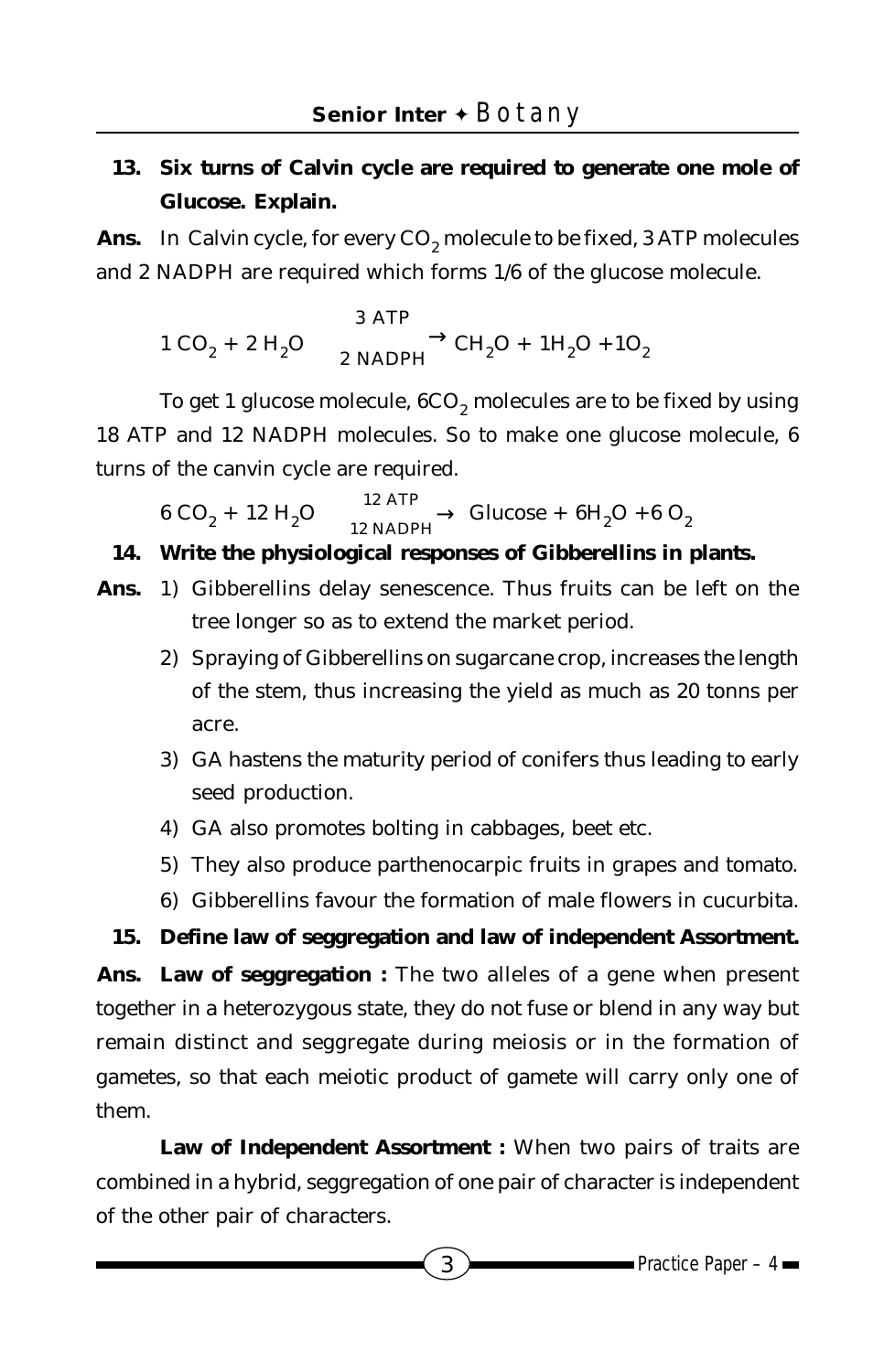# **16. What are the different methods of insertion of r – DNA into the host cell ?**

**Ans.** There are several methods of introducing the ligated DNA into recipient cells. Recipient cells after making them competent to receive, take up the DNA present in their surrounding. R-DNA can be forced into such cells by incubating the cells with r-DNA on ice followed by placing them briefly at 42°C (heat shock) and then putting them back on ice. This enables the bacteria to take up the r-DNA.

In Micro-injection method, r-DNA is directly injected into the nucleus of an animal cell.

In Bio listic or *gene gun method* - cells are bombarded with high velocity micro particles of gold or tungsten coated with DNA.

In another method, 'Disarmed pathogen' vectors are used which when allowed to infect the cell, transfer the r-DNA into the host.

**17. Write notes on green revolution and gene revolution.**

**Ans. Green revolution :** Substantial and dramatic increase in agricultural production which was termed as green revolution by *William Gaud,* the director of United States Agency for International development (USAID). *Norman Borlaug* is regarded as father of Green Revolution. *Dr. M.S. Swaminathan* and his team is the success of green revolution in our country. It was possible due to use of improved varieties, chemical fertilizers and pesticides, improved irrigational facilities, adoption of better agricultural management strategies, land reforms etc.,

**Gene revolution :** It is the application of biotechnology in food production. It is of great potential to farmers as it provides them with disease free planting material and develops plants that resist pests and diseases, reducing use of chemicals that harm the environment and human health. It can provide diagnostic tools and vaccines that help control devastating animal diseases. It can also improve the nutritional quality of staple foods such as rice and create new products for health and industrial uses.

 $4 \rightarrow$  Practice Paper – 4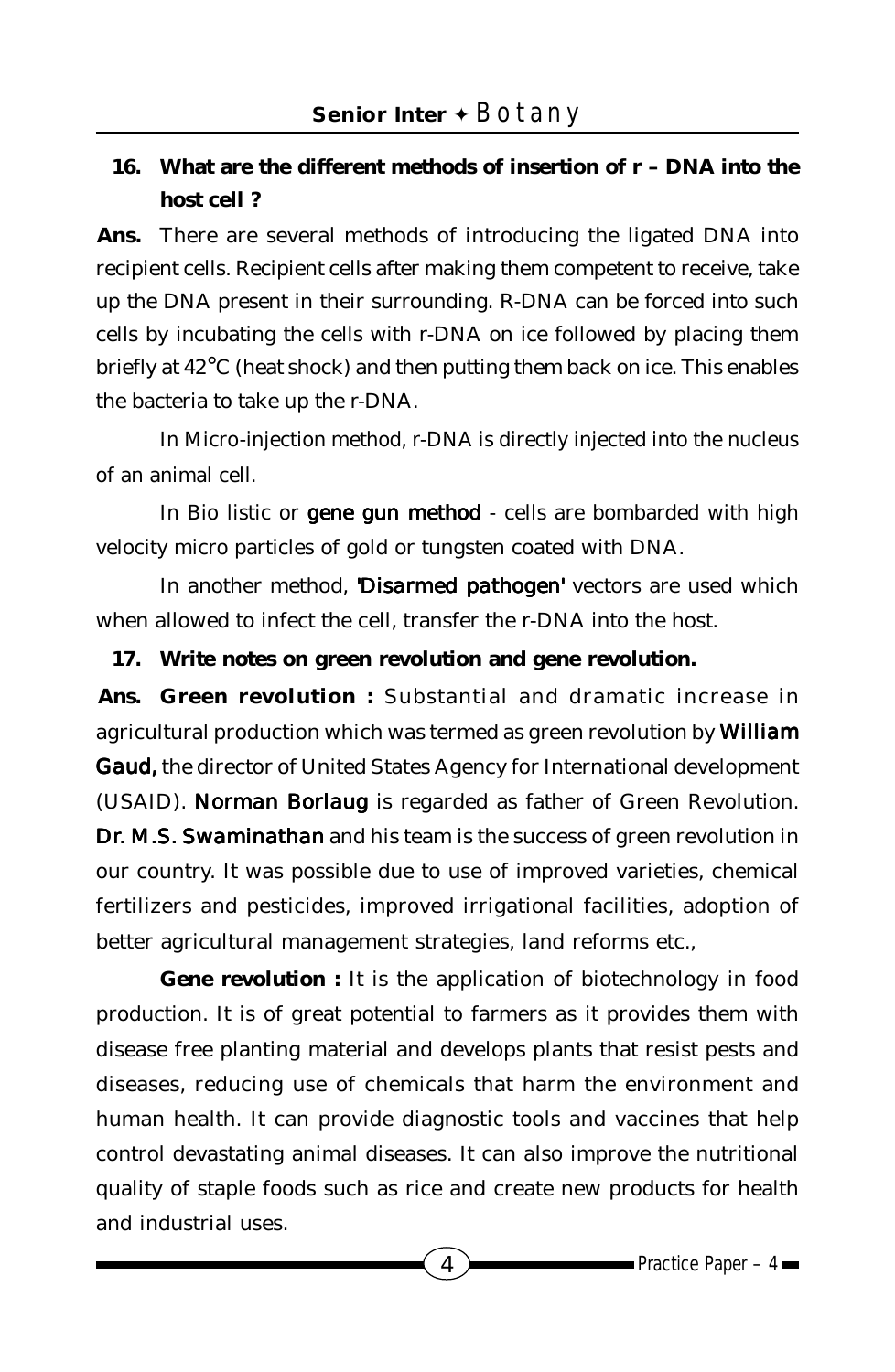- **18. Give few examples of biofortified crops. What benefits do they offer to the society ?**
- **Ans.** 1) Wheat variety, Atlas 66, having a high protein content.
	- 2) Rice variety, Golden Rice β *carotene containing variety*.

| 3) | Carrot             |                           |
|----|--------------------|---------------------------|
|    | Spinach            | Vitamin A enriched        |
|    | Pumpkin            |                           |
| 4) | <b>Bittergourd</b> | Vitamin C enriched        |
|    | 5) Spinach         | Iron and Calcium enriched |
|    | Bathua             |                           |

- 6) Broad, lablab, French and garden peas *Protein enriched beans.*
- **Benefits :** 1) It aims at breeding crops with higher levels of vitamins and minerals.
	- 2) Higher protein and healthier fats to improve public health.

**SECTION – C**

# **19. Oxygen is critical for aerobic respiration. Explain its role with respect to ETS.**

**Ans.** NADPH +  $H^+$  or FADH<sub>2</sub> formed in glycolysis and Mitochondrial matrix are oxidised through the electron transport system and the electrons are passed on to  $O<sub>2</sub>$  resulting in the formation of  $H<sub>2</sub>O$ . The metabolic pathway through which an electron passes from one carrier to another is called electron transport system.

NADPH+H<sup>+</sup> is oxidised and releases electrons in the presence of NADH dehydrogenase (complex I), which are transferred to ubiquinone located with in the inner membrane. Ubiquinone also receives reducing equivalents via FADH<sub>2</sub> (Complex II). The reduced ubiquinone (Ubiquinol) is oxidised and releases electrons which are accepted by cytochrome  $C_1$ , Cytochrome C (Complex III). Cytochrome C is a small protein, acts as a mobile carrier for the transfer of electrons between complex III and IV

 $\overline{5}$  Practice Paper – 4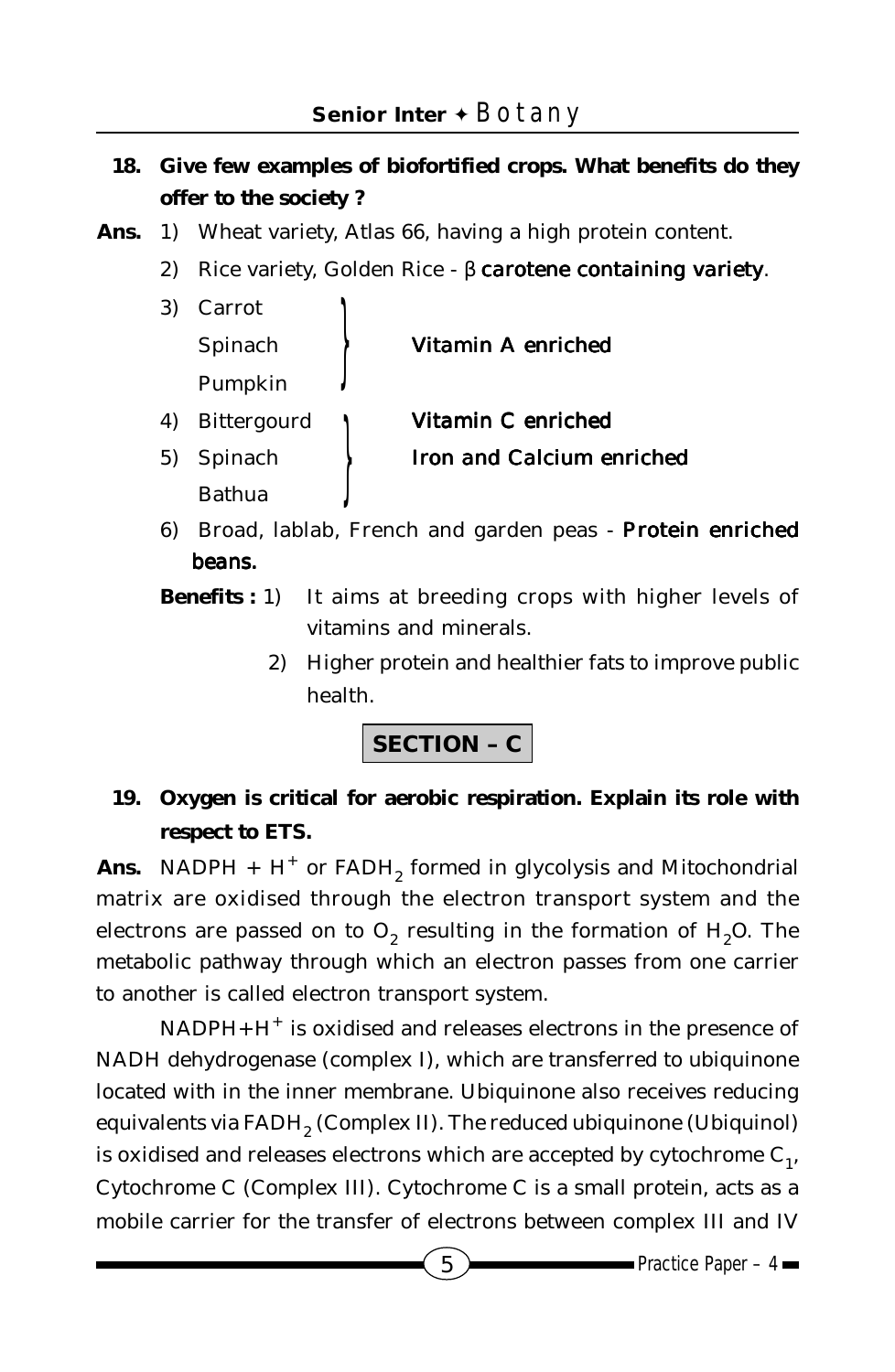to cytochromes a and  $a_3$ , finally reaches  $\frac{1}{2}$  O<sub>2</sub> along with 2H<sup>+</sup>, produce 1 H<sub>2</sub>O molecule. During this electron flow,  $10H<sup>+</sup>$  moves from matrix to inner mitochondrial membrane.

 $[4 H<sup>+</sup>$  at complex I,  $4H<sup>+</sup>$  at complex III, 2 at complex IV]. As a result  $H^+$  concentration increases towards the inner membrane of mitochondria. So the  $H^+$  comes back to the matrix side through ATP age  $[F_0, F_1]$ , involves in the synthesis ATP.



### **20. Give the salient features of the double helix structure of DNA.**

- **Ans.** 1) It is made up of two polynucleotide chains, when back bone is constituted by sugar - phosphate.
	- 2) The two chains have antiparallel polarity. One chain has  $5' \rightarrow 3'$  polarity and the other has  $3' \rightarrow 5'$  polarity.
	- 3) The bases in two strands are paired through hydrogen bonds forming base pairs. Adenine forms two hydrogen bonds with thymine and guanine is bonded with cytosine by three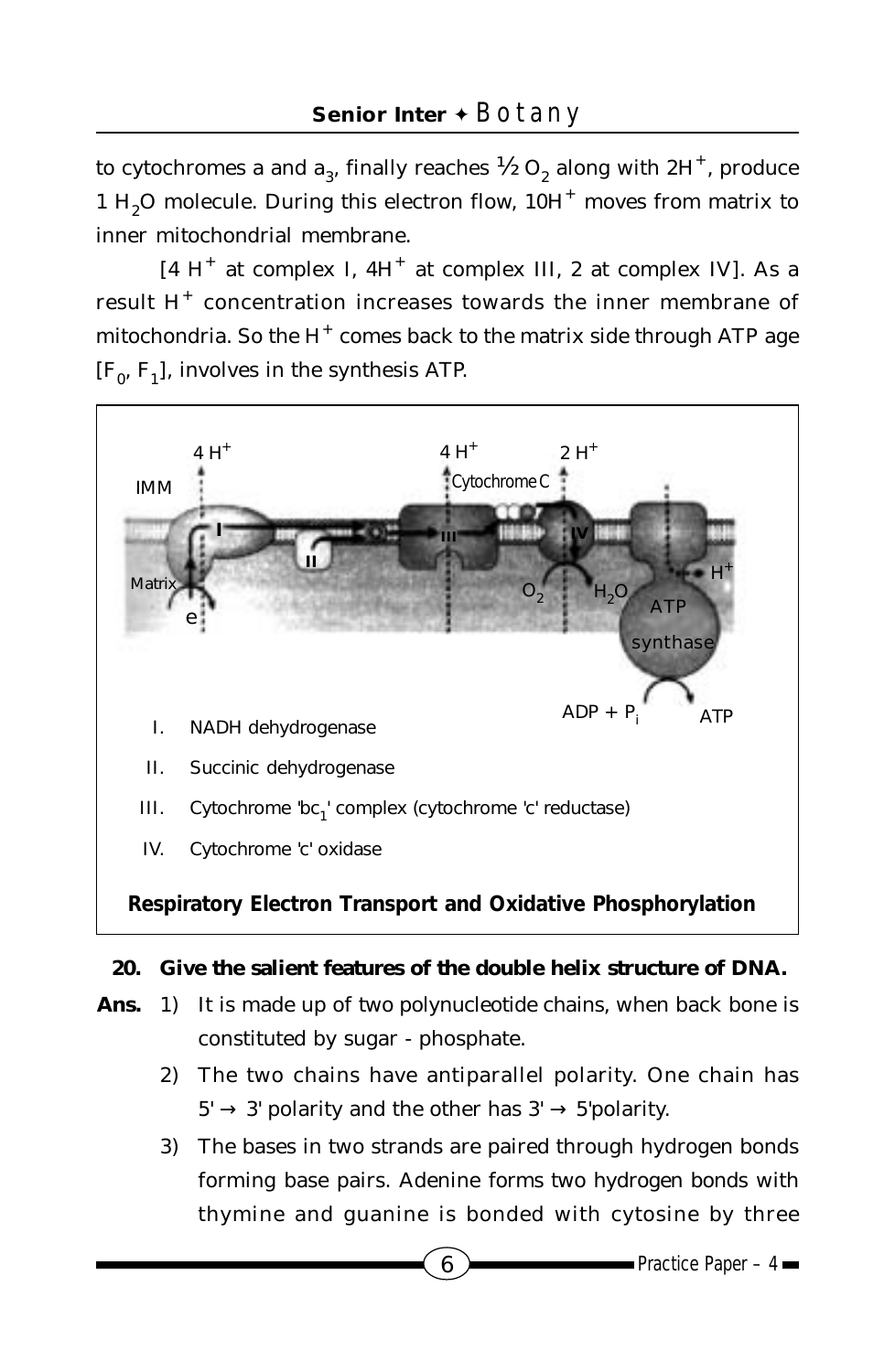

hydrogen bonds. This generates approximately uniform distance (20  $A^0$ ) between the two strands of helix.

- 4) The two chains are coiled in a right handed fashion. The pitch of the helix is 3.4 nm and there are roughly 10bp in each turn. So the distance between two successive base pairs is equal to 0.34 nm.
- 5) The plane of one base pair stacks over the other in a double helix. This confers stability of helical structure.

## **21. Write a brief essay on Microbes as biocontrol agents.**

**Ans.** Bio control refers to the use of biological methods for controlling plant diseases and pests. Excessive usage of insecticides and pesticides leads toxicity to humans and animals alike and also pollute the environment. Our soil is also polluted due to the use of *weedicides*. If